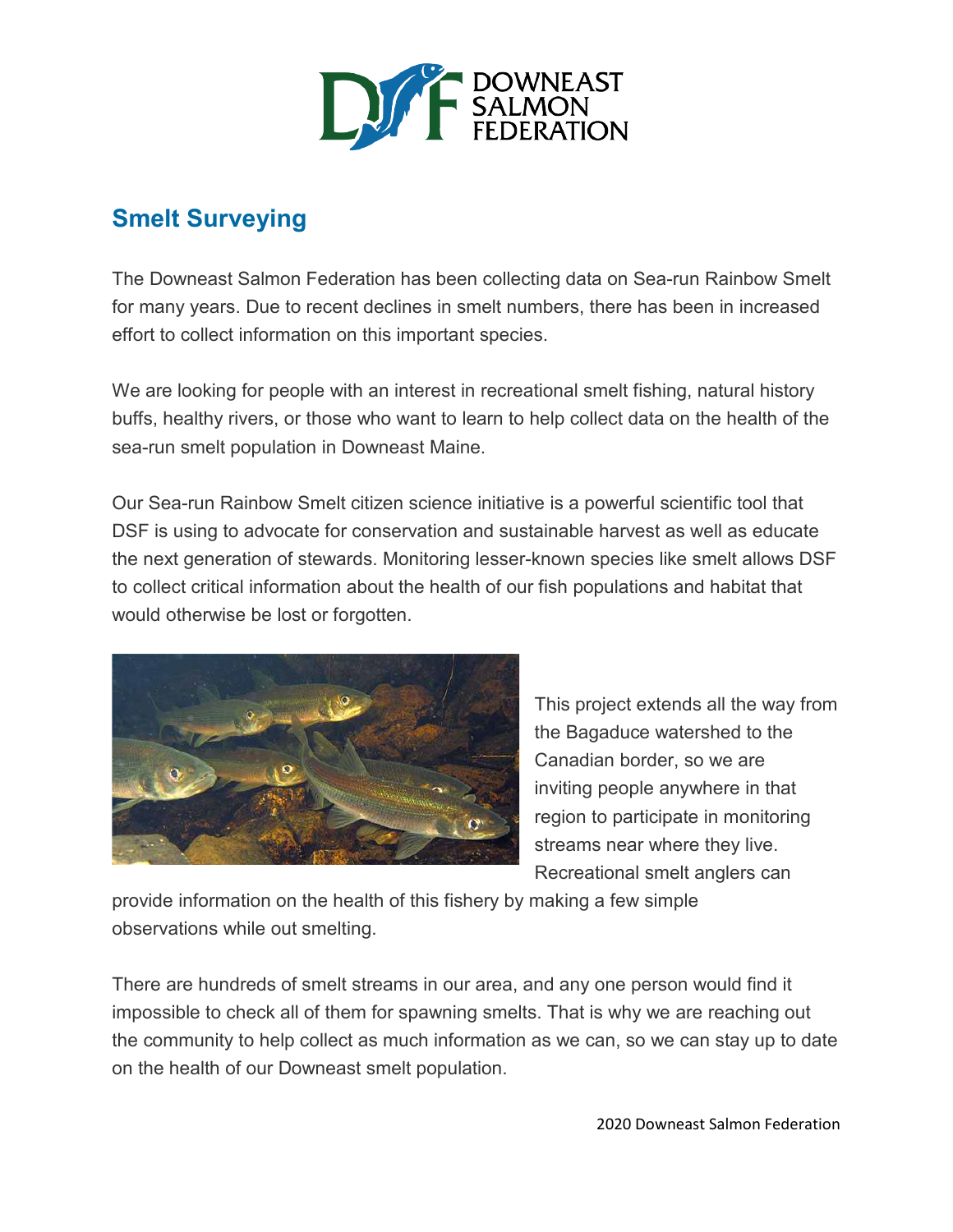

Please consider making some notes when you are out in the field. You may come



across streams during the day which have no smelt, but may have smelt eggs. This can be useful information to collect, but you may not know what to look for. These are smelt eggs.

Sometimes you may find smelt eggs on an exposed stream bed. They will look like white dots on the rocky substrate. Those are smelt eggs that have been exposed at low tide and are likely dead.

In the stream, where eggs are not exposed, these layers of eggs will be yellow to clear in color.

Surveying streams for smelt eggs is a good way to get out and collect information during the day. If you want to see adult smelt in the stream, you will likely need to go during a night high tide. [You](http://me.usharbors.com/maine-tide-charts) can get a tide chart from U.S. Harbors.

When selecting a stream to survey, it is important to remember that smelt will not swim very far above the head of tide, or any obstacles such as waterfalls or dams. You can participate in our citizen science initiative by logging your Sea-run Smelt data into our Anecdata Project titled "Downeast Maine Smelt Monitoring"

## <https://www.anecdata.org/projects/view/175>

Or use the following Smelt Field Trip Data Sheet . Any and all information is helpful! For more information or any questions, please feel free to contact DSF staff member Sarah Madronal at [sarah@mainesalmonrivers.org.](mailto:sarah@mainesalmonrivers.org)